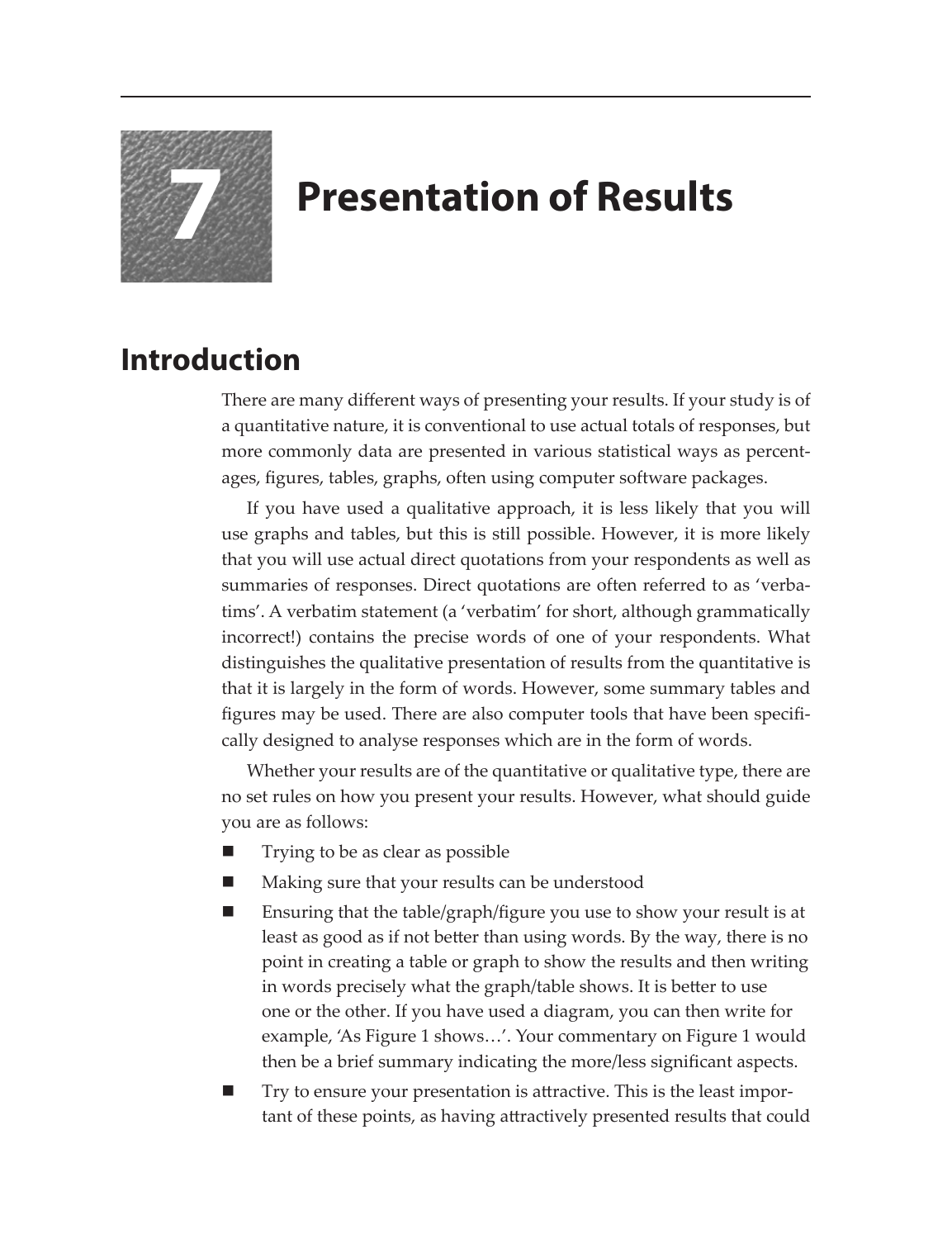have been expressed in words, or in other ways than you have used, will not gain you any extra marks. However, poorly presented results will certainly not gain you marks either and will give the impression to your examiner that you care little about your work.

## **Presenting quantitative results**

Assuming you have used a questionnaire, before conducting the analysis of this, you will need to prepare and present your results. Although you could include all your completed questionnaires and ask readers to look at them, this is not an appropriate approach. The main reason being that you will not have done anything to help the reader understand the results if they are presented in this way. You have merely compiled them. The results need to be prepared before being presented. The most likely way that you will do this is to summarise them. You can do this by using simple statistical techniques, but also by summarising comments respondents have made to any open-ended questions, or if they have been asked to explain answers in their own word.

There are a number of relatively simple and straightforward ways to present results which are in numeric form. It is often worthwhile presenting the actual figures, as in, for example, the total number of respondents in your sample, or the number of respondents in a particular category. However, it is frequently preferable and desirable to convert actual totals to percentages. The major advantage of converting actual figures to percentages, is that it is possible to compare results from different size response groups or samples. For example, you may have conducted a survey, and obtained a usable sample, of 45 respondents at one location and 57 at another location. If you had 30 respondents giving responses in a specific category at the first location and 38 in this same category in the second location, how can you directly compare the results? The numbers giving the same response in different locations appear different, until they are converted to percentages. Hence 30/45 in your first sample is 66% and 38/57 in your second sample is also 66%. So, despite different sample sizes, the percentage in each sample is the same and this may be a particularly important result for you to comment on and discuss in your analysis.

Converting responses to percentages is a relatively straightforward task and can be done manually, particularly if your sample size is relatively small. It is useful with closed-ended questions when there are, for example, only two response categories, such as 'Yes' and 'No'. However, it is also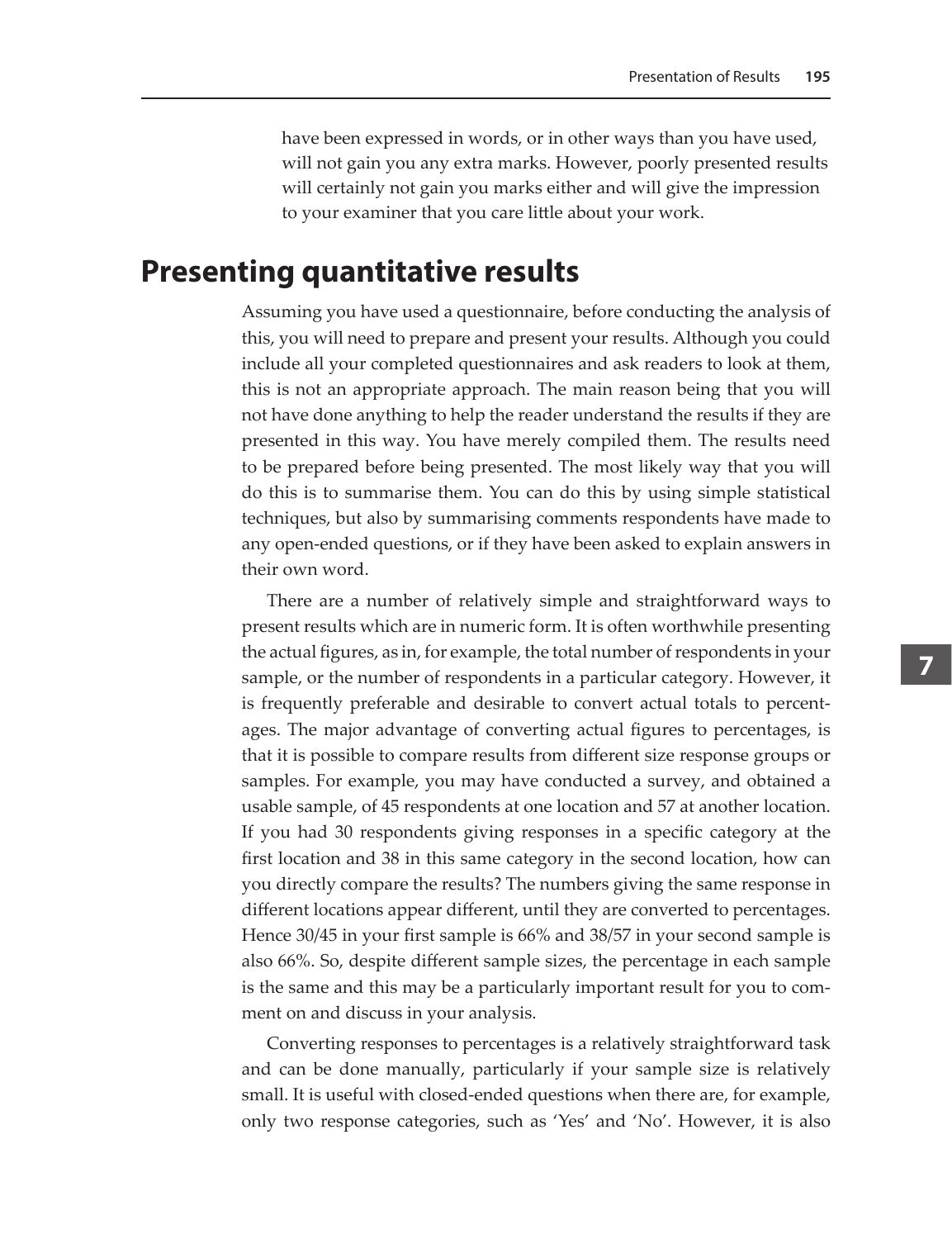possible to use with several closed-ended response categories. For example, you may have a number of age categories:

- 21-30
- 31-40
- 41-50
- 51-60 61+

Percentages can be provided for the total in each of these age categories. Other demographic factors such as ethnicity, education level and income level are commonly shown in surveys as percentages. Converting your responses of this type to percentages also gives you information on whether your sample is representative, reliable and valid, particularly if you are able

Percentages can also be used in relation to questions about the substantive topic you are researching. If you have made use of published work in preparing your survey, it may be possible to compare your results directly with the published work. Figure 7.1 below shows a question I used in relation to research at Wellington Zoo, New Zealand. This question has been presented earlier in the book, but here the percentage responses to the question have been added in.

to compare the sample you have obtained with any published work you

**Figure 7.1:** An example of a checklist question: Motivations for visiting Wellington Zoo, results with percentages shown

| Family outing       | 44% |
|---------------------|-----|
| To see the animals  | 28% |
| A day out           | 10% |
| School/other group  | 16% |
| Visit with a friend | 1%  |
| Other               |     |

have used in the preparation of your survey.

Note that the total (adding together all the percentages in the right-hand column) is 100%. Also note that the 'Other' category has only 1% in it, strongly suggesting that the categories I have chosen are valid. It would a relatively easy task to convert this table of percentages to a pie chart or a bar chart (see below for a discussion of creating pie charts).

Figure 7.2 shows another question I used in relation to research at Wellington Zoo, New Zealand. This question has also been presented earlier in the book, but the percentage responses to the question have been added in here. Note that, in this case, each row has percentage totals adding